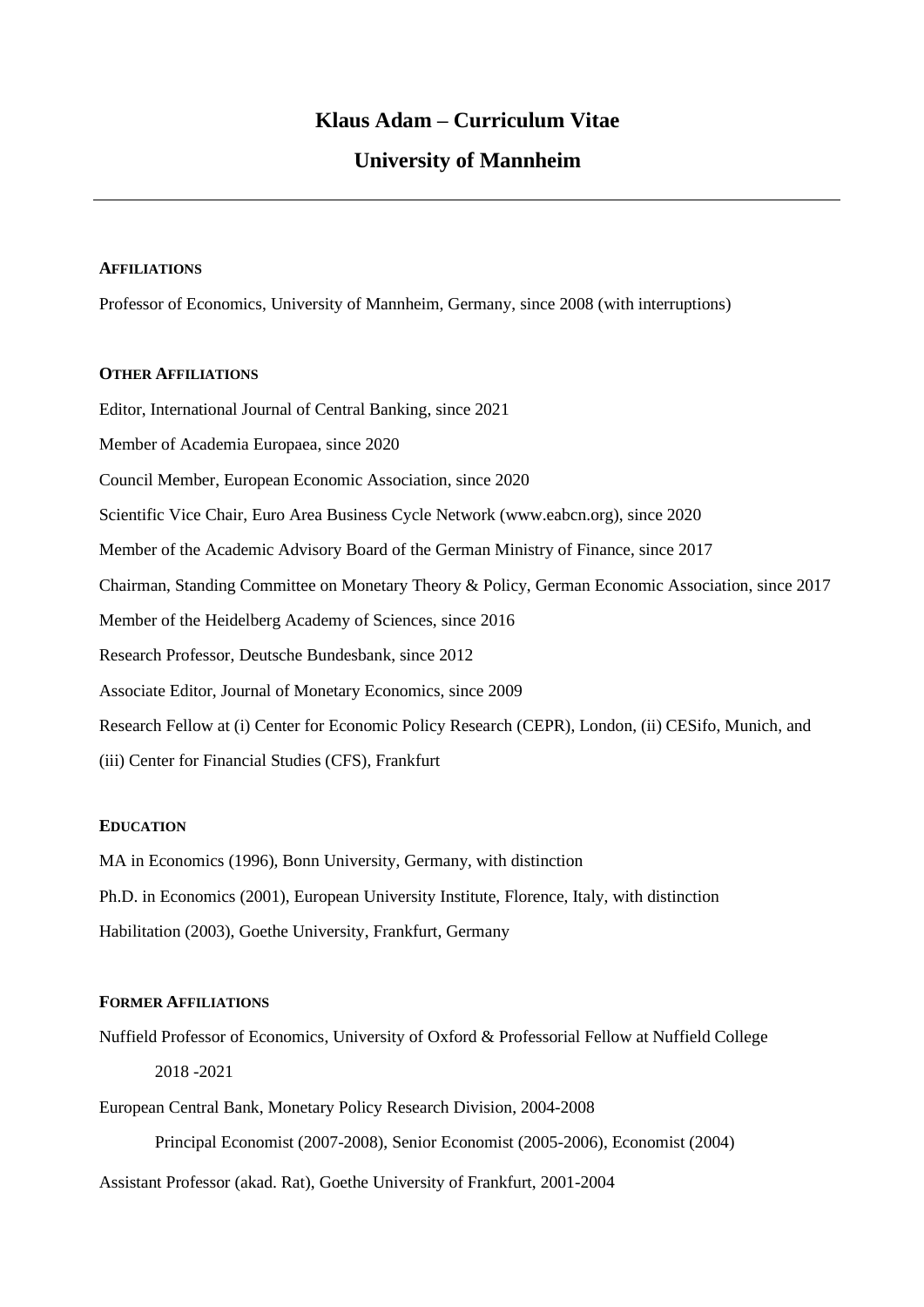CARISAL Fellow, Center for Studies in Economics and Finance, University of Salerno, Italy, 2000-2001

Deputy Chairman, Standing Committee on Monetary Theory and Policy, German Economic Association, 2015-2017

Scientific Chair, Euro Area Business Cycle Network [\(www.eabcn.org\)](http://www.eabcn.org/), 2016-2019

Scientific Vice Chair, Euro Area Business Cycle Network [\(www.eabcn.org\)](http://www.eabcn.org/), 2013-2016

#### **RESEARCH FIELDS**

Monetary economics, macroeconomics, asset pricing, information and uncertainty

### **PUBLICATIONS**

"Estimating the Optimal Inflation Target From Trends in Relative Prices", with Henning Weber (Deutsche Bundesbank), forthcoming in *American Economic Journal: Macroeconomics.*

"Robustly Optimal Monetary Policy in a New Keynesian Model with Housing", with Michael Woodford, forthcoming in *Journal of Economic Theory*

"Monetary Policy Challenges from Falling Natural Interest Rates", ECB Sintra Forum 2020 Conference Proceedings, p. 186-209, published May 2021

"Do Survey Expectations of Returns Reflect Risk Adjustments?", with Stefan Nagel and Dmitry Matveev, *Journal of Monetary Economics, pp. 723-749, 2021*

"Optimal Trend Inflation", with Henning Weber, *American Economic Review,* Vol. 109(2), pp. 702-737, 2019

"Stock Price Booms and Expected Capital Gains", with Albert Marcet and Johannes Beutel, *American Economic Review,* Vol. 107(8), 2352–2408, 2017.

"Optimal Sovereign Default", with Michael Grill, *American Economic Journal: Macroeconomics*, Vol. 9(1), pp. 128–164, 2017

"Price Level Changes and the Redistribution of Nominal Wealth across the Euro Area", with Junyi Zhu, *Journal of the European Economic Association, Vol* 14(4), pp. 871-906, 2016

"Stock Market Volatility and Learning", with Albert Marcet and Juan Pablo Nicolini, *Journal of Finance,*  Vol. 71(1), pp. 33-82, 2016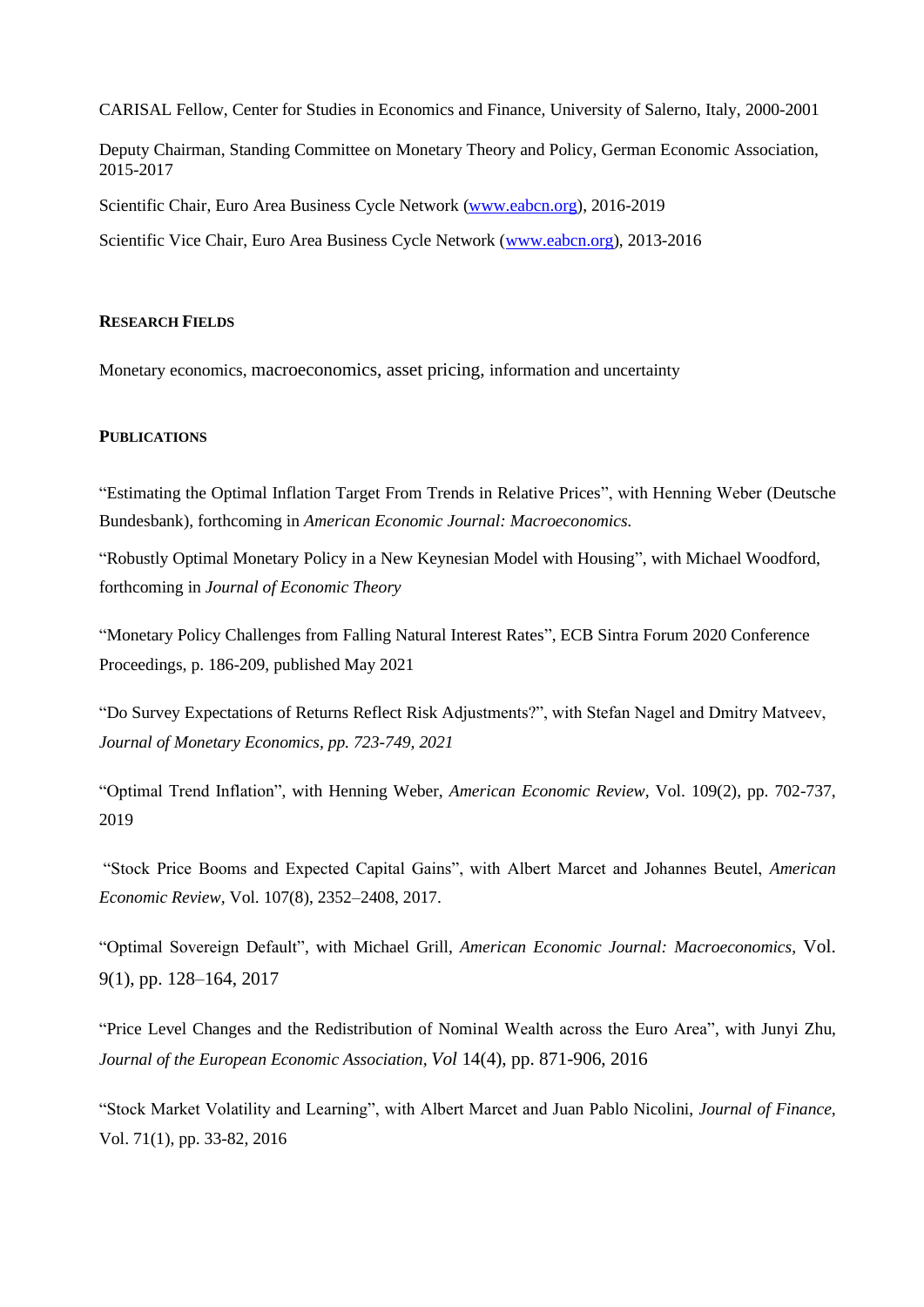"Winners and Losers from Asset Price Inflation in the Euro Area" with Panagiota Tzamourani, *European Economic Review*, *Vol 89,* pp. 172–192, 2016

"Can a Financial Transactions Tax Prevent Asset Price Booms?", with Johannes Beutel, Albert Marcet, and Sebastian Merkel, *Journal of Monetary Economics,* Vol. 76, S90–S109, 2015

"Distortionary Fiscal Policy and Monetary Policy Goals", with Roberto Billi, *Economics Letters*, 122, 1–6, 2014

"Robustly Optimal Monetary Policy in a Microfounded New Keynesian Model" with Michael Woodford, *Journal of Monetary Economics, 59, 468–487, 2012*

"House Price Booms and the Current Account", with Albert Marcet and Pei Kuang, *NBER Macroeconomics Annual 2011,* Vol.26, 77–122 (chapter 2), MIT Press, 2012.

"Government Debt and Optimal Monetary and Fiscal Policy", *European Economic Review,* Vol. 55(1), 57- 74, 2011.

"Internal Rationality, Imperfect Market Knowledge and Asset Prices", with Albert Marcet *Journal of Economic Theory,* Vol. 146, 1224-1252, 2011.

"Inflation Dynamics and Subjective Expectations in the United States", with Mario Padula, *Economic Inquiry*, Vol. 49, 13–25, January 2011

"Monetary Policy and Aggregate Volatility", *Journal of Monetary Economics,* 56, S1-S18, 2009.

"Discussion: Financial Integration, Capital Mobility and Income Convergence", by Abdul Abiad, Daniel Leigh and Ashoka Mody, *Economic Policy*, Vol. 58, 289-293, April 2009.

"Discussion: Regional Inflation Dynamics Within and Across Euro Area Countries and a Comparison With the United States" by G. Beck, K. Hubrich and M. Marcellino, *Economic Policy*, 177-180, January 2009.

"Monetary Conservatism and Fiscal Policy", with Roberto Billi, *Journal of Monetary Economics*, Vol. 55(8), 1376-1388, 2008.

"Experimental Evidence on the Persistence of Output and Inflation", *Economic Journal*, Vol. 117, 603-636, 2007.

"Discretionary Monetary Policy and the Zero Lower Bound on Nominal Interest Rates" with Roberto Billi, *Journal of Monetary Economics,* Vol. 54(3), 728-752, 2007.

"Optimal Monetary Policy with Imperfect Common Knowledge", *Journal of Monetary Economics,* Vol. 54(2), 276-301, 2007.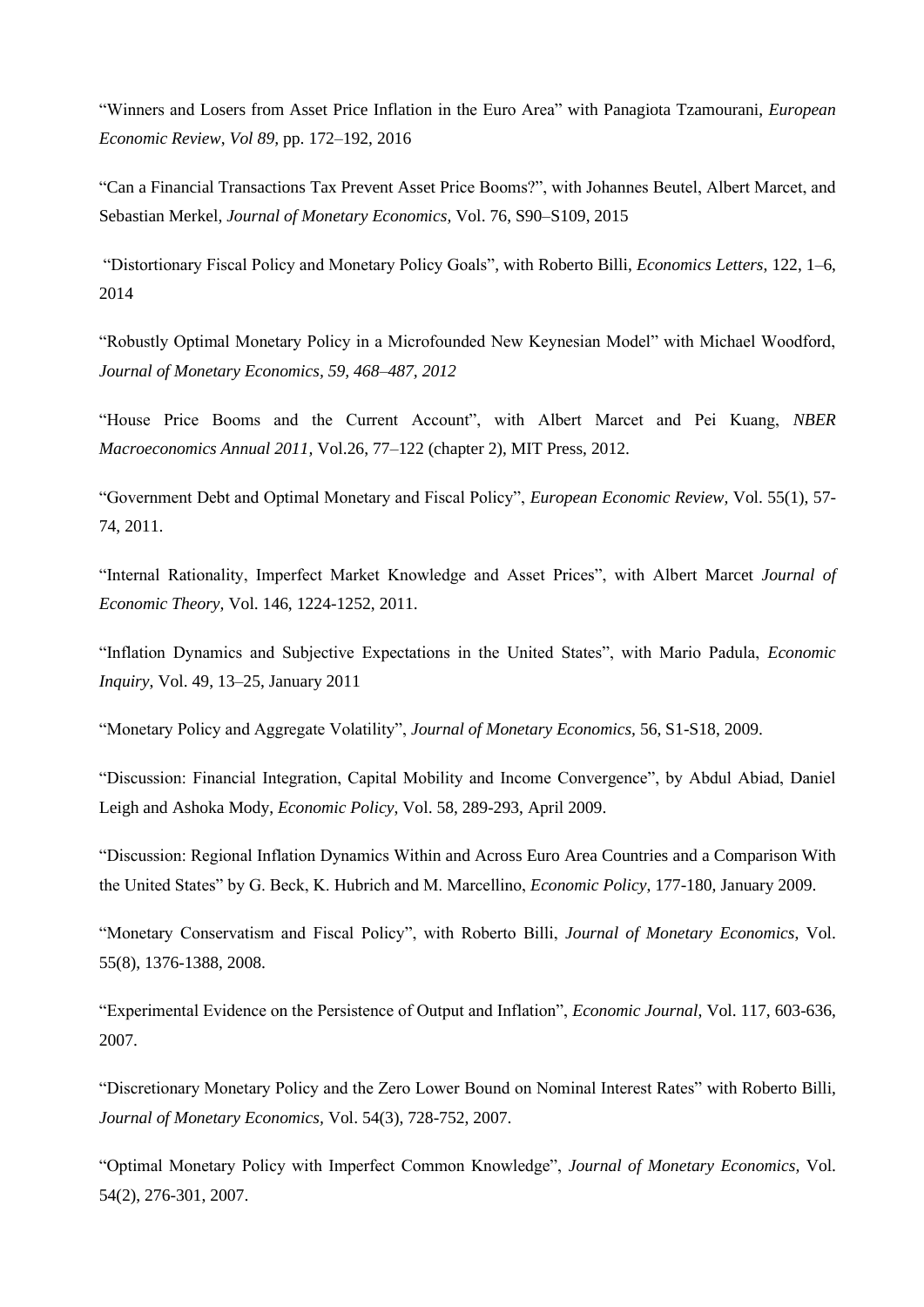"Optimal Monetary Policy under Commitment with a Zero Bound on Nominal Interest Rates" with Roberto Billi, *Journal of Money Credit and Banking*, Vol. 38(7), 1877-1906, 2006.

"Are Hyperinflation Paths Learnable?" with George Evans and Seppo Honkapohja, *Journal of Economic Dynamics and Control*, Vol. 30, 2725-2748, 2006.

"Learning to Forecast and Cyclical Behavior of Output and Inflation", *Macroeconomic Dynamics,* Vol. 9(1), 1-27, 2005.

"On the Relation between Robust and Bayesian Decision Making", *Journal of Economic Dynamics and Control,* Vol. 28(10), 2105-2117, 2004.

"Learning and Equilibrium Selection in a Monetary Overlapping Generations Model with Sticky Prices", *Review of Economic Studies,* Vol. 70(4), 887-908, 2003.

"Learning while Searching for the Best Alternative", *Journal of Economic Theory,* Vol.101, 252-280, 2001.

### **RESEARCH WORK IN PROGRESS**

"Subjective Housing Expectations, Falling Natural Rates, and the Optimal Inflation Target", with O. Pfaeuti and T. Reinelt, 2022

"The Case for a Positive Inflation Target in the Euro Area: Evidence from France, Germany, Italy", with E. Gautier, S. Santor and H. Weber, 2022, *revise & resubmit Journal of Monetary Economics*

"Stock Price Cycles and Business Cycles", with Sebastian Merkel (Princeton University), 2019.

#### **PRIZES**

Carl-Menger Prize for Monetary and Financial Economics, German Economic Association, 2016

Inaugural Banque de France – Toulouse School of Economics Junior Prize in "Monetary Economics and Finance", 2012

Rotary-Prize for best economics thesis defended during 1999-2002 at EUI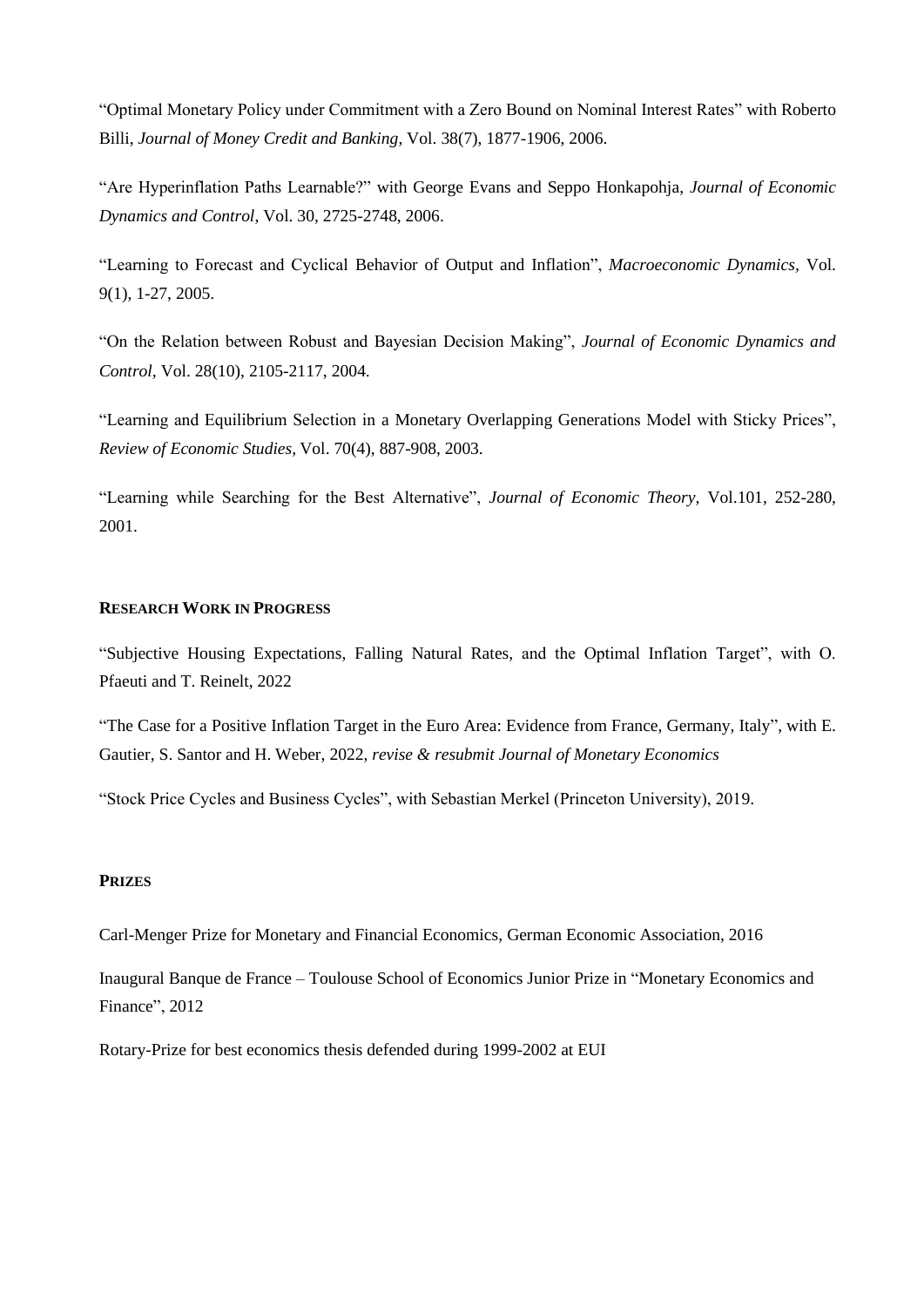#### **FUNDING AWARDS**

Main proposal writer, Ph.D. scholarship program "Money, Finance and Law", 1.5m  $\epsilon$  awarded by the foundation of the Deutsche Bundesbank (Stiftung Geld und Währung) for the period 2016-2021

ERC Starting Grant No. 284262, 'Boom and Bust Cycles in Asset Prices', 2011-2016, approx. 750k  $\epsilon$ 

German Excellence Initiative: main proposal writer "Graduate School of Economic and Social Science (GESS)", University of Mannheim,  $8.85$ m  $\epsilon$  awarded for 2012-2017

Fondation Banque de France Grant, with A. Marcet and J.P. Nicolini, 2009-2010

#### **PROFESSIONAL SERVICE**

Editor, International Journal of Central Banking (since 2021)

Associate Editor, Journal of Monetary Economics (since 2009)

Program Dean, Ph.D. Scholarship Program "Money, Finance and Law", funded by the "Stiftung Geld und Währung", University of Mannheim, since 2016

Dean of Graduate Studies, Graduate School of Economic and Social Sciences (GESS), Mannheim (2011-2013)

Academic Director of the Center for Doctoral Studies in Economics (CDSE), Mannheim (2011-2013)

Associate Editor, Economic Journal (2009-2012)

Fondation Banque de France, Scientific Council and Evaluation Committee Member (since 2011)

Associate Editor, Journal of Economic Dynamics and Control (2007-2011)

Associate Editor, Macroeconomic Dynamics (2006-2011)

Editorial Panel Member, Economic Policy (2008-2010)

#### **KEYNOTE/INVITED LECTURES**

Keynote Speaker, 2<sup>nd</sup> Winter Symposium in Economics and Finance, Milan, 2018

Keynote Speaker, 4<sup>th</sup> Oxford - Federal Reserve Bank of New York Conference, Oxford, 2018

Keynote Speaker, Inflation Conference, Federal Reserve Bank of Cleveland, 2018

Keynote Speaker, Birmingham Conference on "Expectations and Dynamic Models", 2018

Invited Speaker, T2M conference 2015, Berlin

Keynote speaker, Lyon Workshop on 'Experiments in monetary policy', November 2014

EABCN Policy Panel on Financial Market Fragmentation in the Euro Area, ECB, September 2013